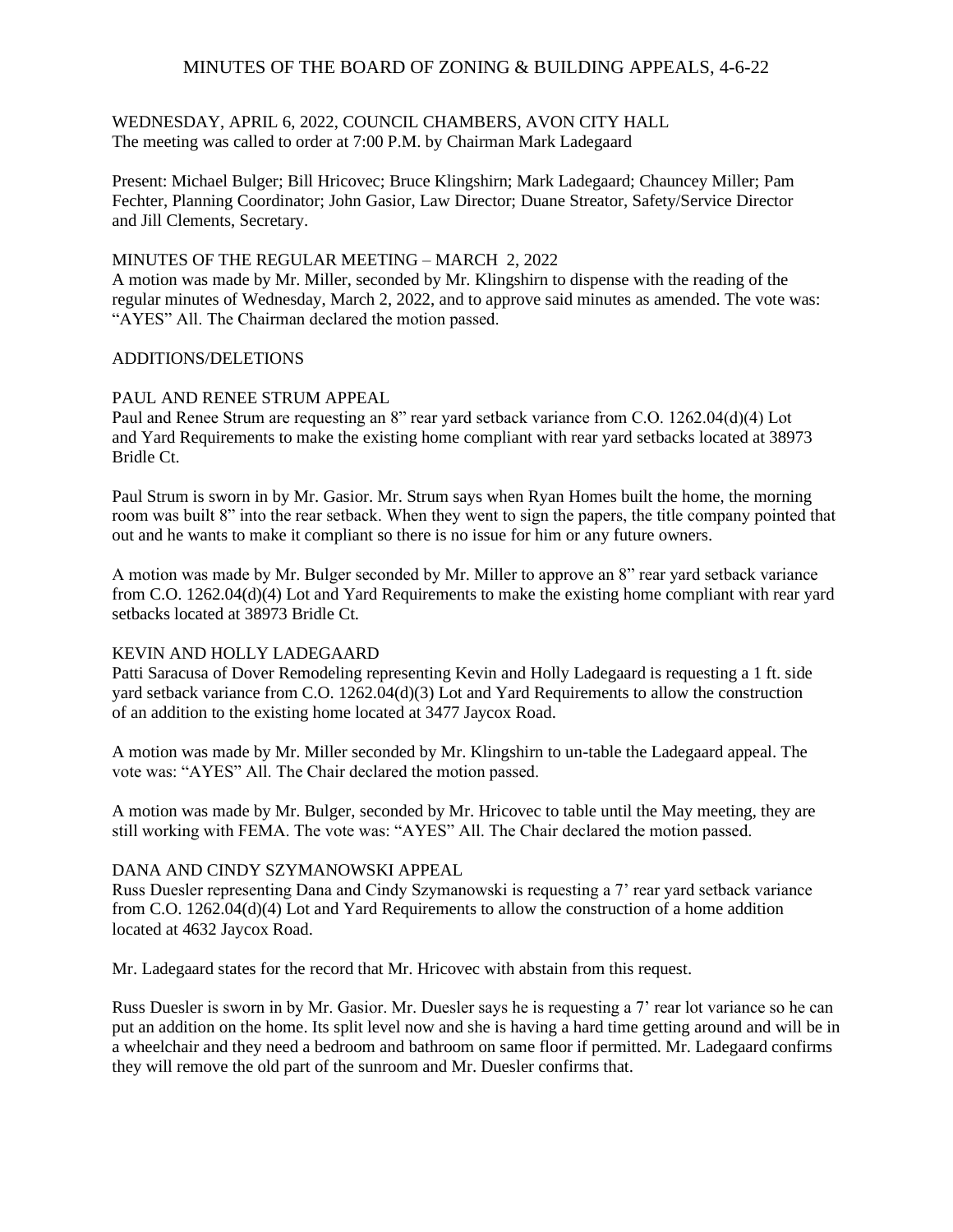A motion was made by Mr. Miller, seconded by Mr. Klingshirn to approve a 7' rear yard setback variance from C.O. 1262.04(d)(4) Lot and Yard Requirements to allow the construction of a home addition located at 4632 Jaycox Road. The vote was" 4" AYES" 1 "ABSTAIN". The Chair declared the motion passed.

#### ALEX AND KRISTA HUTNIK APPEAL

John Nash of Nash Project Management representing Alex and Krista Hutnik is requesting a 11' rear yard setback variance from C.O. 1262.04(d)(4) Lot and Yard Requirements to allow the construction of a covered roof over the existing patio located at 39269 McIntosh.

John Nash of Nash Project Management is sworn in by Mr. Gasior. Mr. Nash says he is doing an open structure attached to the house and they will be past the rear lot line. They are on a cul de sac with woods behind home. Mr. Nash says it's a post structure they are trying to put a post outside of the existing patio. Mr. Ladegaard says he thinks it's the HOA behind them. Mr. Bulger asks if the HOA has been notified. Mr. Nash says they are going through the process now.

A motion was made by Mr. Hricovec seconded by Mr. Klingshirn to approve a 11' rear yard setback variance from C.O. 1262.04(d)(4) Lot and Yard Requirements to allow the construction of a covered roof over the existing patio located at 39269 McIntosh. The vote was: "AYES" All. The Chair declared the motion passed.

### ATTILA NAGY APPEAL

George Hofmann of Hofmann-Metzker, Ince representing Attila Nagy is requesting an 8' variance from C.O. 1262.04(c)(1)(C) Lot and Yard Requirements to allow a lot split to create a flag lot with only 52' of frontage located at 4625 Center Road.

George Hofmann of Hofmann-Metzker, Inc is sworn in by Mr. Gasior. Mr. Hofmann says his client owns 3.79 acres on Center Road and wants to split 3 buildable lots with 3 conforming lots with 100' frontage with 409' deep with 40,918 sq. ft per lot. The remaining parcel has an existing house and garage, and the frontage of this parcel would only be 52' but the area where the garage and house sit has a width of 152' and are 8' shy to meet the flag lot requirement. Mr. Ladegaard says he remembers when they split that years ago, they did a funny jog and the house up front was built in 1953. Mr. Klingshirn says the only question on the existing house, its pretty close on the corner and Mr. Ladegaard says it's already been split years ago. Mr. Hofmann says if they split it per code, it will not change the distance of the house from that line. Mr. Klingshirn says he should get a variance for the house being too close to the line. Mr. Gasior says that is not part of the split is it, its existing and the lot line can't be changed to adjust the house. Mr. Klingshirn says if we give them a variance its too close to the line. Mr. Gasior says he is not here for that request. Mr. Gasior is his concern about that is the Charter and the 5% rule. Ms. Fechter says the 5% is for if the road was not in existence at the time of the Charter. Mr. Hofmann says they will put a statement on this map to say no structure could ever be built on that front strip going back. Mr. Gasior asks what the square footage is, and Mr. Hofmann says that lot will have 42, 470 sq. ft. Mr. Gasior reads a section of Charter. Ms. Fechter says that if its new street there is no variance and Mr. Gasior says the 5% will apply here. Mr. Gasior says they can't grant an 8' variance. Mr. Klingshirn suggests giving 5% on this one and 5% of the south one. Mr. Hofmann says he can make 2 flag lots if that is what they desire. Mr. Hricovec says 5% of 100 is 5 and suggests moving the next south lot 5 feet over and do the 5% on both that and the flag lot. Mr. Hofmann says his thought would have 3 lots with no baggage to it but if they want to create two nonconforming then so be it. Mr. Gasior says you are in compliance if you create a lot at 95 and then the flag lot at 57 feet. Mr. Hofmann says they would be willing to do that. Mr. Gasior suggests that he come back next month with a revised application and drawing showing the 95' and the 57' which is 5% for both lots and they have the authority to grant such request.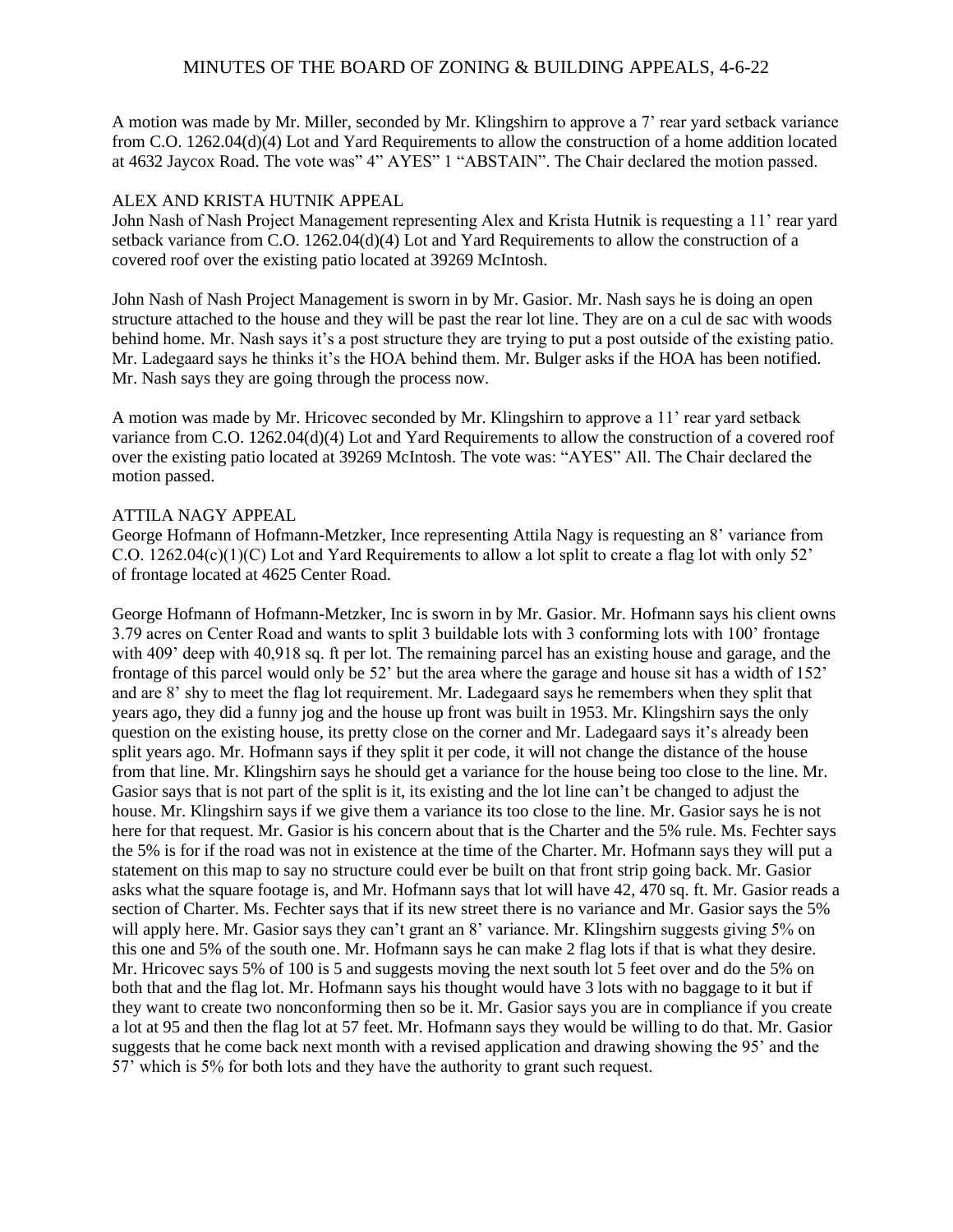A motion was made by Mr. Miller, seconded by Mr. Klingshirn to table until the May 4<sup>th</sup> meeting. The vote was: "AYES" All. The Chair declared the motion passed.

## T3 Reality 2 LLC APPEAL

Craig Sanders of Freeman Building representing Mike D'Andrea of T3 is requesting a 19'8" right of way setback from C.O. 1270.05(e)(1) Building Setback, Spacing and Height Regulations and a 15' side yard setback from C.O. 1270.05(e)(2)(A) Building Setback, Spacing and Height Regulations to allow the construction of a new 82,000 sq. ft. athletic training building to be located near 1965 Recreation Lane.

Craig Sanders of Freeman Building is sworn in by Mr. Gasior. Mr. Sanders says on the drawing to the right along Recreation Lane is where the 19'8" variance from the right of way. Mr. Sanders says this was driven from a couple factors; they were trying to align the fronts (east side) of the buildings then due to the size of the building forced it to push out towards the right of way. Mr. Sanders says the second request is the 15' side yard setback, its due to the size of the building they are taking it to the lot line. On the south side there is a sanitary line running and couldn't go any further south. Mr. Ladegaard asks Ms. Fechter if the city was ok with the plan. Ms. Fechter says with the placement of that drive is, there also needs to be a 60' perimeter around the building for the building department, we are fine with the layout.

A motion was made by Mr. Bulger, seconded by Mr. Miller to approve a 19'8" right of way setback from C.O. 1270.05(e)(1) Building Setback, Spacing and Height Regulations to allow the construction of a new 82,000 sq. ft. athletic training building to be located near 1965 Recreation Lane. The vote was: "AYES" All. The Chair declared the motion passed.

A motion was made by Mr. Bulger, seconded by Mr. Klingshirn to approve a 15' side yard setback from C.O. 1270.05(e)(2)(A) Building Setback, Spacing and Height Regulations to allow the construction of a new 82,000 sq. ft. athletic training building to be located near 1965 Recreation Lane. The vote was: "AYES" All. The Chair declared the motion passed.

# AMERICAN CONSTRUCTION GROUP, LLC

Joseph Pfundstein representing American Construction Group, LLC is requesting approval to reinstate their Contractor's Registration with the City of Avon.

A motion was made by Mr. Miller, seconded by Mr. Hricovec to un-table the American Construction Group, LLC appeal. The vote was: "AYES" All. The Chair declared the motion passed.

A motion was made by Mr. Miller, seconded by Mr. Hricovec to table until the May 4<sup>th</sup> meeting. The vote was: "AYES" All. The Chair declared the motion passed.

## SHARON ZILKA APPEAL

George Zilka is requesting a 109 sq. ft. variance from C.O. 1262.08(a)(2) Maximum Area Number of Accessory Building, a variance from C.O. 1262.08(a)(3) Maximum Area Number of Accessory Building and a variance from C.O. 1262.08(b)Accessory Building Setback Requirements to allow the construction of a 50'x50' garage to be the  $4<sup>th</sup>$  accessory building to be located in the front yard at 4827 Stoney Ridge Road.

Mr. Ladegaard states for the record that Mr. Hricovec will abstain from this request.

A motion was made by Mr. Bulger, seconded by Mr. Miller to un-table the Sharon Zilka appeal. The vote was: "AYES" All. The Chair declared the motion passed.